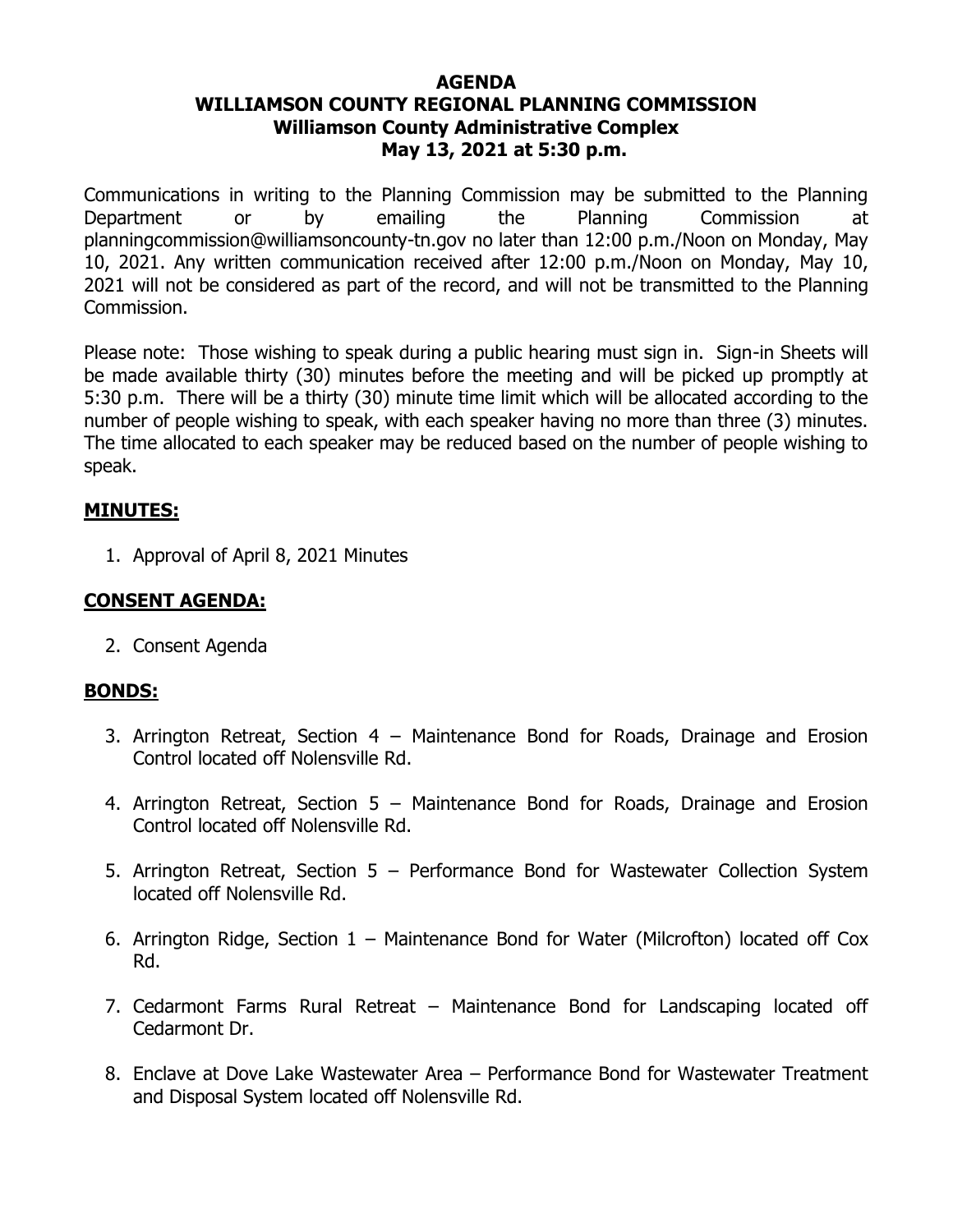- 9. Falls Grove, Section 6 Performance Bond for Water (Milcrofton) located off Eudailey-Covington Rd.
- 10.Foxen Canyon, Section 1 Performance Bond for Landscaping located off Hartland Rd.
- 11.Hardeman Springs, Section 1 Maintenance Bond for Water (N/CG) located off Murfreesboro Rd.
- 12.Hardeman Springs, Section 1 Performance Bond for Wastewater Collection System located off Murfreesboro Rd.
- 13.Hardeman Springs, Section 1 Performance Bond for Roads, Drainage and Erosion Control located off Murfreesboro Rd.
- 14.Hart's Landmark Maintenance Bond for Sewer (Berry's Chapel) located off Hartland Rd.
- 15.Stephens Valley, Section 1 Maintenance Bond for Roads, Drainage and Erosion Control located off Sneed Rd.
- 16.The Grove, Section 5 Maintenance Bond for Roads, Drainage and Erosion Control located off Arno Rd.
- 17.The Grove, Section 7 Maintenance Bond for Roads, Drainage and Erosion Control located off Arno Rd.
- 18.Troubadour, Section 6 Performance Bond for Wastewater Collection System located off Cox Rd.
- 19.Troubadour, Section 6 Performance Bond for Water (Milcrofton) located off Cox Rd.
- 20.Troubadour, Section 6 Performance Bond for Performance Bond for Roads, Drainage and Erosion Control located off Cox Rd.
- 21.Troubadour, Section 7 Performance Bond for Wastewater Collection System located off Cox Rd.
- 22.Troubadour, Section 7 Performance Bond for Water (Milcrofton) located off Cox Rd.
- 23.Troubadour, Section 7 Performance Bond for Roads, Drainage and Erosion Control located off Cox Rd.
- 24.Vale Creek Maintenance Bond for Roads, Drainage and Erosion Control located off Bethesda Rd.